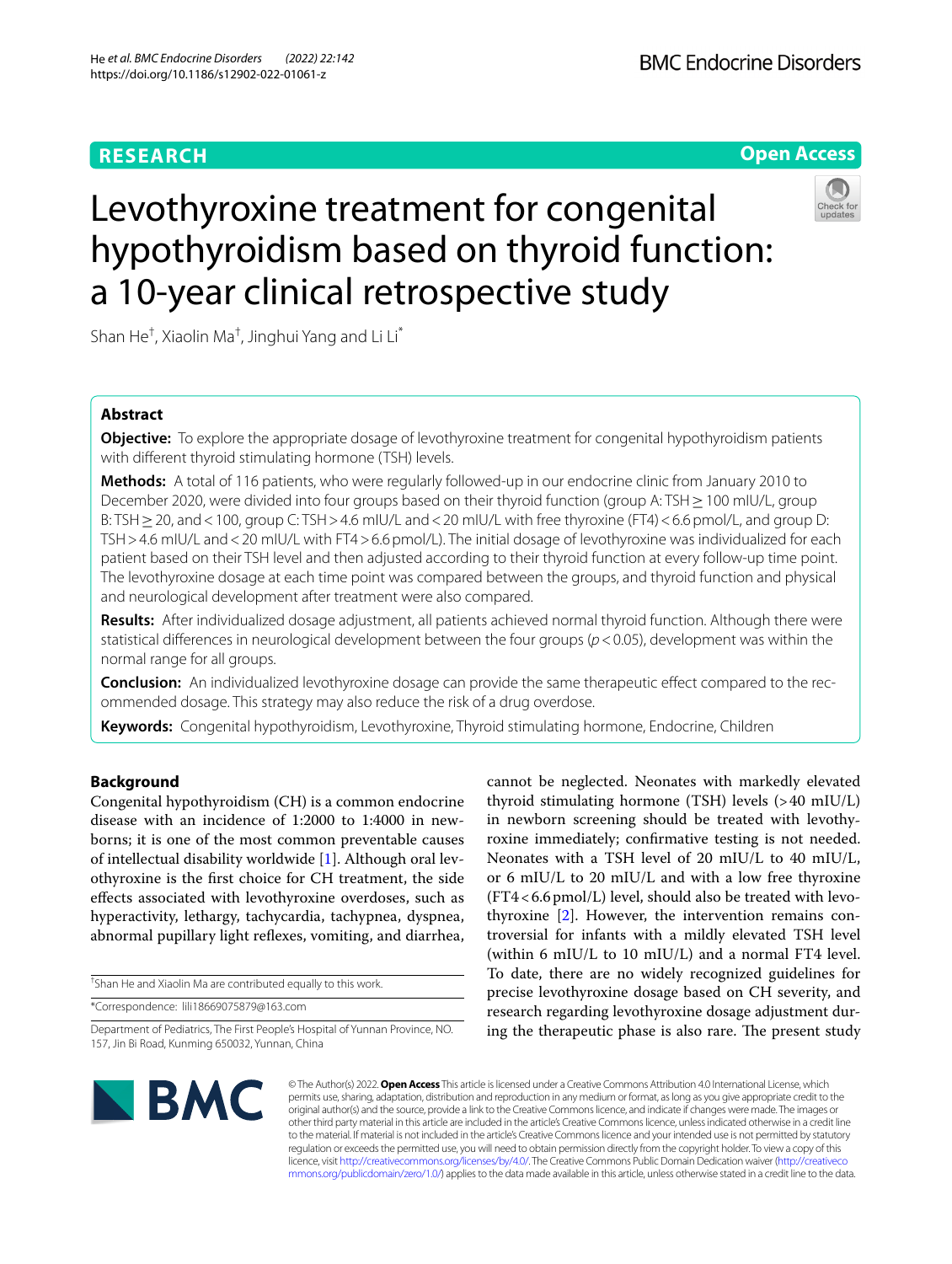

<span id="page-1-0"></span>aimed to explore the efects of variations in levothyroxine dosage in patients with diferent initial THS levels over a course of treatment to help guide CH management in clinical practice.

#### **Materials and methods**

#### **Study design, population, and data collection**

Patients who were regularly followed-up in our endocrine clinic between January 2010 and December 2020 were enrolled in this study. All legal guardians were informed and signed the informed consent. This study was approved by the research ethics committee of The First People's Hospital of Yunnan Province. The inclusion criteria were as follows: (1) patients who were diagnosed with CH based on the *Consensus statement on the diagnosis and management of congenital hypothyroidism* issued by the Subspecialty Group of Endocrinologic, Hereditary and Metabolic Diseases, The Society of Pediatrics, Chinese Medical Association [\[3](#page-6-2)], (2) a gestational age between 37 and 42weeks, (3) having complete medical records, and (4) regular follow-up. The exclusion criteria were as follows: (1) preterm infants, (2) incomplete medical records, (3) irregular follow-up, (4) refusal to participate in this study, and (5) being complicated with other inborn errors. A total of 116 patients were enrolled in this study. Of the 241 patients excluded, 97 were preterm infants, 22 were complicated with inborn errors, and 122 had incomplete medical records or irregular follow-up. In addition, 125 patients were unwilling to participate in our study but had similar baseline characteristics to enrolled patients. A flow chart of the study design is shown in Fig. [1.](#page-1-0)

#### **Patient groups**

Patients were categorized into four groups based on their thyroid function at the time of diagnosis. The patient groups included group A: TSH level>100 mIU/L, group B: TSH $\geq$ 20 and < 100, group C: TSH $>$ 4.6 mIU/L and <20 mIU/L with free thyroxine (FT4) <6.6pmol/L, and group D: TSH>4.6 mIU/L and<20 mIU/L with FT4>6.6pmol/L (defned as subclinical hypothyroidism, whose TSH persisted at an elevated level after two consecutive rechecks).

#### **Institutional regime of levothyroxine replacement therapy in our unit**

Group A patients, whose TSH level was  $\geq$ 100 mIU/L, received 10μg/kg·d as the initial levothyroxine dosage, which was at the lower limit of the recommended dosage. Group B patients, who had a moderately elevated TSH level  $(20 \text{ mIU/L} \leq \text{TSH} < 100 \text{ mIU/L})$ , were administered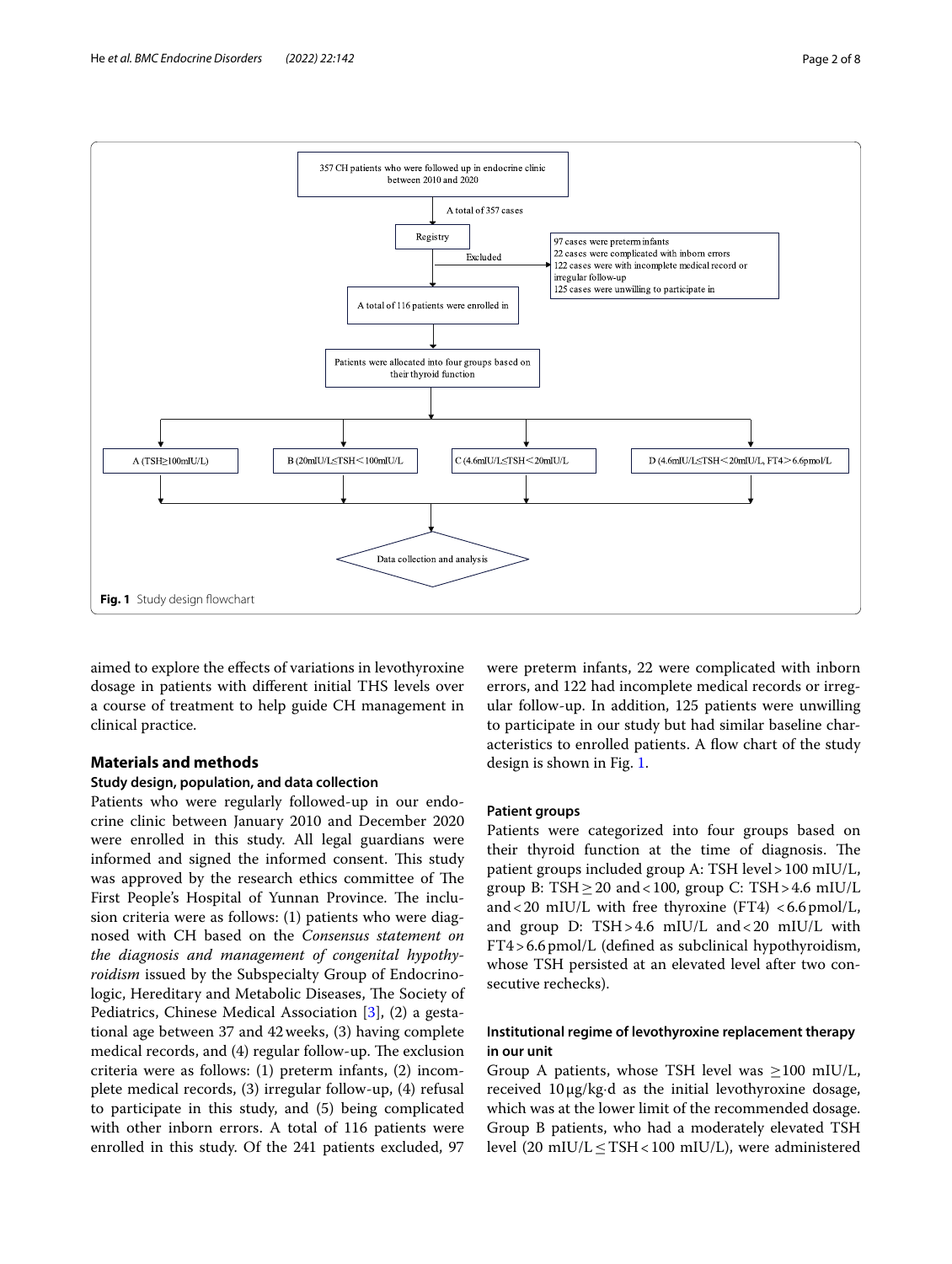a dosage of 5–8μg/kg·d. Groups C and D, who had a mildly elevated TSH level  $(4.6 \text{ mIU/L} < TSH < 20 \text{ mIU/L})$ , were administered 3–4μg/kg·d levothyroxine. However, as the specification of levothyroxine is  $50 \mu$ g per tablet, for dividing convenience, it is usually prescribed as "1 ½ Tab or 1 2/3 Tab ... ."

#### **Data collection**

Maternal thyroid function was tested through antenatal care, and the clinicians would inquire about the results once their babies were confirmed. The initial levothyroxine dosage information for the four groups was collected. TSH levels of the four groups were analyzed 1month after treatment to determine if they had reached the normal range. In addition, physical and neurological development were evaluated and compared between groups at the age of 1, 2, and 3years.

#### **Thyroid function test**

Blood samples of patients were collected, and serum was isolated and transferred to our laboratory for thyroid function tests. A time-resolved fuorometry kit (Wallac, Finland) was adopted for the TSH test following the manufacturer's instructions; while T4, T3, FT4, and FT3 were tested using a time-resolved immunofuorescence assay (TRFIA) kit (Xin Bo Biotech, China) and analyzed using an immunofuorescence analyzer (EFFICUTA, China), strictly following the manufacturer's instructions.

#### <span id="page-2-0"></span>**Table 1** General characteristics of patients

#### **Physical and neurological development evaluation**

Growth monitoring was conducted by qualifed clinicians at the age of 1, 2, and 3years; height, weight, and head circumference were also documented. The Gesell Development Scale score was adopted for neurological development assessment and performed at the age of 1, 2, and 3years, including evaluating gross and fne motor development, adaptability, and sociability.

#### **Statistical analysis**

Continuous variables with normal distribution were expressed as mean±standard deviation (SD) and assessed by t-test, whereas skewed-distribution variables were summarized as medians and interquartile ranges and assessed using the Mann-Whitney U test. Categorical variables were demonstrated by frequencies and proportions (%) and analyzed by Pearson's chi-square test or Fisher's exact test. SPSS 26.0 software (Chicago, IL, USA) was employed for statistical processing, and a two-tailed *P*-value <0.05 was considered statistically signifcant.

#### **Results**

#### **General characteristics of patients**

There were no significant differences in sex distribution, birth weight, height at birth, head circumference at birth, or cesarean section delivery rate among the four groups (*p*>0.05). However, the diferences in abnormal maternal thyroid function rate (maternal hypothyroidism or subclinical hypothyroidism) and the initial TSH screening levels among the four groups were signifcant (Table [1](#page-2-0)).

|                                             | Group $A(n=37)$ | Group $B(n=26)$ | Group C $(n=17)$ | Group $D(n=36)$ | P-value                  |
|---------------------------------------------|-----------------|-----------------|------------------|-----------------|--------------------------|
| Gender                                      |                 |                 |                  |                 |                          |
| male $(\%)$                                 | 18(48.6)        | 14(53.8)        | 8(47.1)          | 24(37.5)        | $0.387$ <sup>*</sup>     |
| Cesarean section (%)                        | 9(24.3)         | 4(15.4)         | 6(35.3)          | 8(22.2)         | 0.507                    |
| Abnormal maternal thyroid<br>function (%)." | 14(37.8)        | 2(7.7)          | 3(17.6)          | 3(8.3)          | $0.004^*$                |
| Birth weight                                |                 |                 |                  |                 |                          |
| mean $\pm$ SD (kg)                          | $3.1 \pm 0.23$  | $3.0 \pm 0.23$  | $3.2 + 0.27$     | $3.0 + 0.28$    | $0.058^{\frac{5}{2}}$    |
| Height at birth                             |                 |                 |                  |                 |                          |
| $mean \pm SD$ (cm)                          | $50.1 \pm 1.04$ | $50.0 \pm 0.77$ | $49.8 \pm 1.36$  | $50.0 \pm 1.14$ | $0.830^{5}$              |
| Head circumference at birth                 |                 |                 |                  |                 |                          |
| mean $\pm$ SD (cm)                          | $34.2 + 0.65$   | $34.0 + 0.54$   | $33.9 + 0.71$    | $33.8 + 0.85$   | $0.269$ <sup>&amp;</sup> |
| Initial TSH screening (mIU/L)               |                 |                 |                  |                 |                          |
| median (range)                              | 100 (15.5333)   | 23.4(8.5420)    | 11(4,9)          | 15(4237)        | $0.000^{8}$              |
| Fisher's exact test                         |                 |                 |                  |                 |                          |

<sup>\$</sup> One-way ANOVA

& Kruskal-Wallis test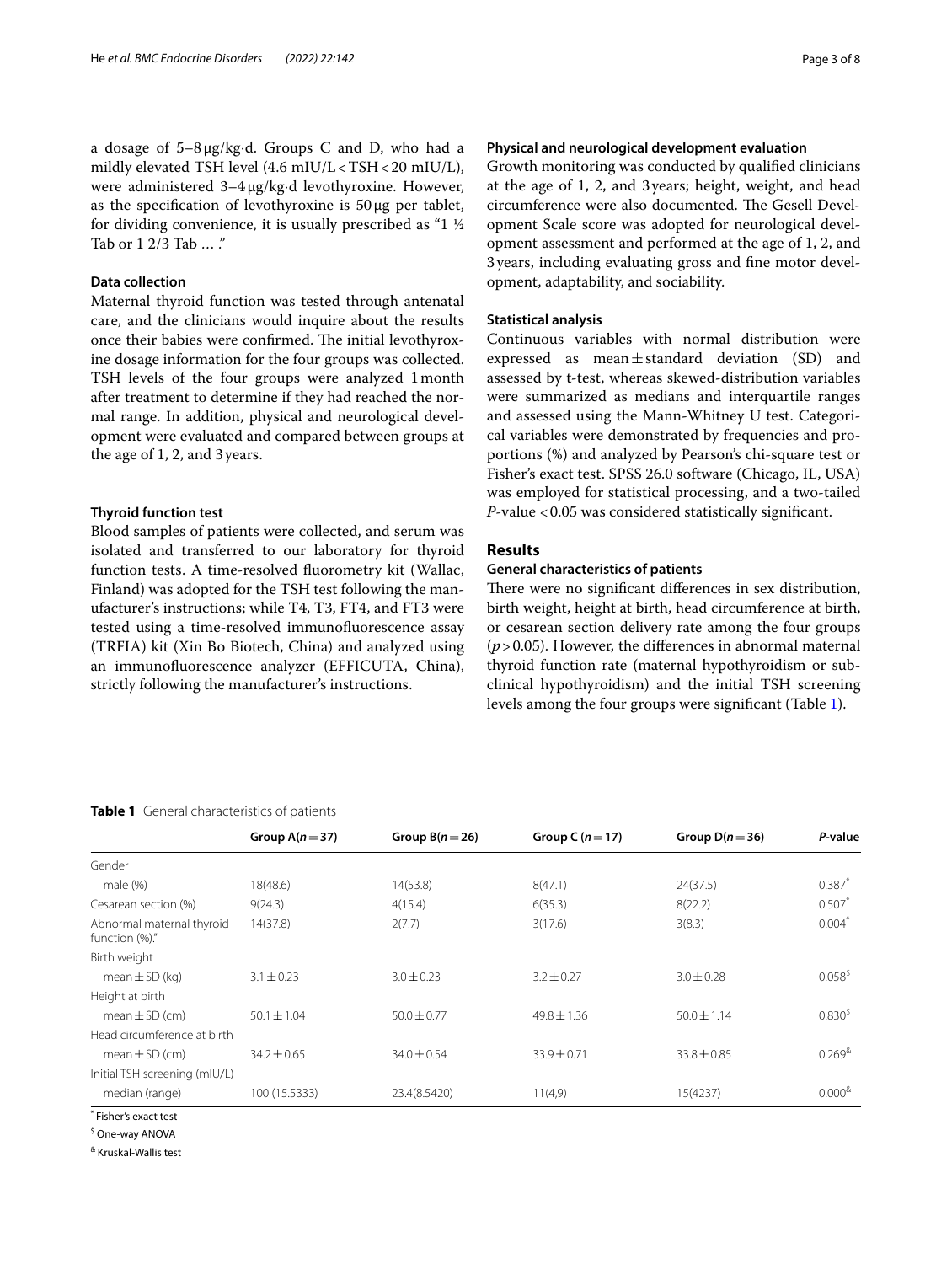| Group $A(n=37)$  | Group $B(n=26)$      | Group $C(n=17)$   | Group $D(n=36)$      |          |                       |
|------------------|----------------------|-------------------|----------------------|----------|-----------------------|
| 30(20, 40)       | 30(20.37)            | 30(30, 40)        | 30(22.5, 50)         | 1.8902   | $0.5955$ <sup>*</sup> |
| 100(100, 111.94) | 49.845(30.49, 78.36) | 11.8(9.82, 16.51) | 10.6935(7.88, 14.81) | 100.5532 | < 0.0001              |
| 4.01(2.08, 5.09) | 6.585(4.657, 9.15)   | 5.5(5, 5.91)      | 10.83(9.585, 14.3)   | 72.5549  | < 0.0001              |
|                  |                      |                   |                      |          |                       |

<span id="page-3-0"></span>**Table 2** Age and TSH and FT4 levels of patients at diagnosis

\*Kruskal-Wallis test

#### **Diagnostic time and thyroid function of patients**

All patients were diagnosed with CH at around 1month of life; there was no signifcant diference in the diagnostic time point between the 4 groups. The TSH and FT4 levels of the four groups of patients at diagnosis are presented in Table [2.](#page-3-0)

#### **Dosage of levothyroxine at each follow-up point**

After being given an initial dose of thyroxine based on their TSH level, some patients in each group still did not exhibit normal thyroid function at 1 month. Then the levothyroxine dosage for each patient was adjusted at each time point (Table [3](#page-3-1)).

#### **Thyroid function restoration in each group**

Two weeks after the intervention, the TSH level of group A was still higher than that of the other three groups; however, at the following time points, there was no difference between the four groups  $(p > 0.05)$  (Fig. [2a](#page-4-0)). The FT4 concentrations of the four groups showed no signifcant diference after treatment (*p*>0.05); all levels gradually increased and then stabilized at the normal range at the follow-up time points (Fig. [2](#page-4-0)b).

#### **Physical and neurological development of the four groups after treatment**

After treatment, there was no diference in height, weight, or head circumference among the four groups (*p*>0.05). While a statistical diference in neurological development among the four groups was observed  $(p<0.05)$ , the Gesell Developmental Scores were all within the normal range (Table [4\)](#page-5-0).

#### **Discussion**

Congenital hypothyroidism is one of the most common preventable causes of intellectual disability worldwide, and the frst choice of treatment is oral levothyroxine. Thyroid hormones play a critical role in brain and somatic development, specifcally in children under 2years of age when their neurological development is highly dependent on thyroid hormones [\[4](#page-6-3)]. Research has shown that thyroid hormones are critical factors in the formation and diferentiation of neurons that must be constantly available. Therefore, many clinical guidelines recommend using a high initial dosage of levothyroxine (10–15μg/kg·d), regardless of the cause and severity of CH, to ensure a serum FT4 (or T4) concentration in the upper half of the pediatric reference range and a serum TSH level in the normal range for age, is achieved as soon as possible  $[5-7]$  $[5-7]$ . However, a few studies have shown that using a lower thyroxine dosage than recommended could also achieve the same goal while reducing the risk of thyroxine overdose [\[5](#page-6-4), [8\]](#page-6-6). Excessive serum FT4 levels may lead to craniosynostosis (premature fusion of one or more cranial sutures), developmental-behavioral impairment, and attention deficit hyperactivity  $[8-10]$  $[8-10]$  $[8-10]$ . Moreover, levothyroxine might also have a negative efect on intelligence quotients during puberty [[11](#page-6-8), [12\]](#page-6-9).

<span id="page-3-1"></span>

| <b>Time</b>  | Group A         | Group B          | Group C          | Group D         | F       | Ρ        |  |
|--------------|-----------------|------------------|------------------|-----------------|---------|----------|--|
| At diagnosis | $9.12 + 2.43$   | $7.9 + 2.19$     | $6.28 + 2.40$    | $4.47 + 2.03$   | 28.17   | < 0.0001 |  |
| 2 weeks      | $8.76 \pm 2.68$ | $7.6 \pm 2.18$   | $5.19 + 2.03$    | $4.24 \pm 1.93$ | 21.77   | < 0.0001 |  |
| 1 month      | 7.35(5.81,9.15) | 6.96(6.1, 8.33)  | 4.72(4.72,4.72)  | 3.3(2.47,4.91)  | 51.4976 | < 0.0001 |  |
| 3 months     | 5.7(3.99,7.43)  | 5.15(3.85, 5.77) | 3.11(3.11, 3.11) | 2.86(2.08.3.39) | 50.793  | < 0.0001 |  |
| 6 months     | 4.14(3.11, 4.9) | 3.43(2.94,4.17)  | 2.67(2.67, 2.67) | 2.17(1.43,3.01) | 40.3017 | < .0001  |  |
| 12 months    | 3.2(2.53, 3.89) | 2.5(2.31, 2.87)  | 2.21(2.21, 2.21) | 1.69(1.1, 2.5)  | 38.6064 | < .0001  |  |
| 18 months    | 2.9(2.2.3.57)   | 2.23(1.64, 2.46) | 2.07(2.07,2.07)  | 1.6(1.19,2.12)  | 28.1057 | < .0001  |  |
| 24-month     | $2.95 + 0.92$   | $2.27 + 1$       | $1.97 + 0.8$     | $1.58 + 0.51$   | 10.43   | < .0001  |  |
| 36-month     | 2.5(2.24, 3.6)  | 1.68(1.12,2.99)  | 1.69(1.69,1.69)  | 1.22(1.08,1.8)  | 15.4036 | 0.0015   |  |
|              |                 |                  |                  |                 |         |          |  |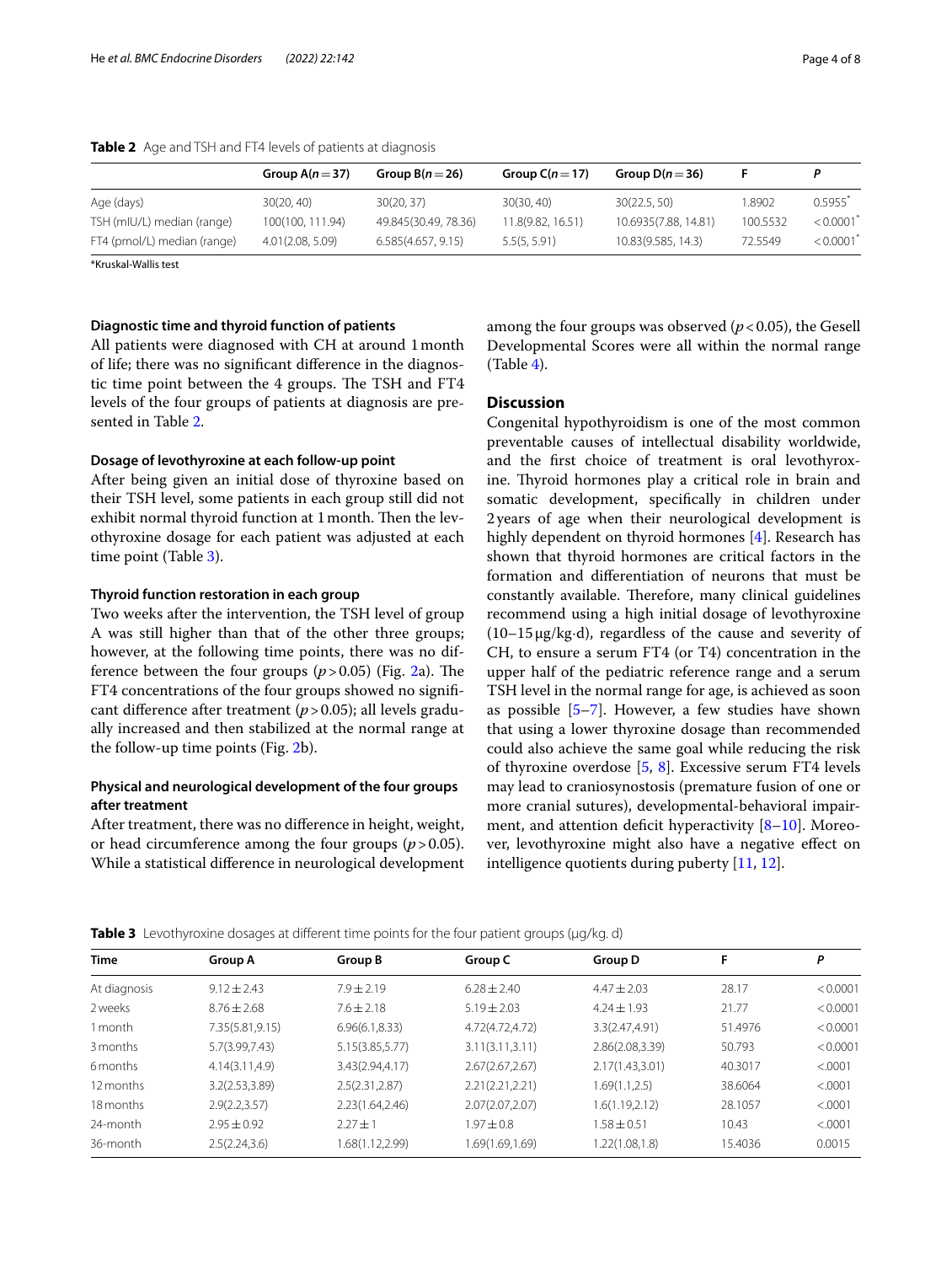

<span id="page-4-0"></span>In our retrospective observation of patients administered individualized dosages of levothyroxine according to their initial TSH level at diagnosis, after 1month, there were four patients (10.8%) in group A, one patient (3.8%) in group B, four patients (23.5%) in group C, and three patients (8.3%) in group D who did not reach the normal TSH level. Furthermore, there were eight patients (21.6%) in group A, one patient (3.8%) in group B, and one patient (2.7%) in group D who had an FT4 level beyond the upper limit of normal values at 1month following treatment. At the follow-up time, the dosage of levothyroxine for each patient was adjusted according to thyroid function, and their thyroid function eventually returned to a normal range. Our study suggests that to reduce the risk of levothyroxine overdose, individualized levothyroxine dosage should be adjusted. Currently, there is no exact dosage for patients with diferent TSH levels; however, for most patients with mildly elevated TSH, low-dose thyroxine could restore their TSH level to normal 1month after treatment. It is critical to follow

up regularly during treatment to monitor thyroid function and adjust the thyroxine dosage to maintain thyroid function within the normal range.

Research performed by Soliman et al. (2012) revealed that 25% of the patients  $(n=45)$  treated with a high dose of levothyroxine (10–15μg/kg·d) developed hyperthyroidism [[13](#page-6-10)]. Craven and Frank (2018) reported that a high initial levothyroxine dosage  $(>12.5 \mu g/kg \cdot d)$  may have caused hyperthyroidism. After a period of followup, more than half of the patients required a reduction in their dosage; thus, the authors suggested reducing the initial dosage to avoid overtreatment  $[14]$  $[14]$ . Nevertheless, comparative studies between individualized treatment and high initial dosage treatment are scarce. We explored the correlation between levothyroxine dosage and patient thyroid function and between thyroid function restoration time and patient TSH levels after individualized treatment through a clinical retrospective study.

An identical high initial dose of levothyroxine for all CH patients has been challenged by Mathai et al., who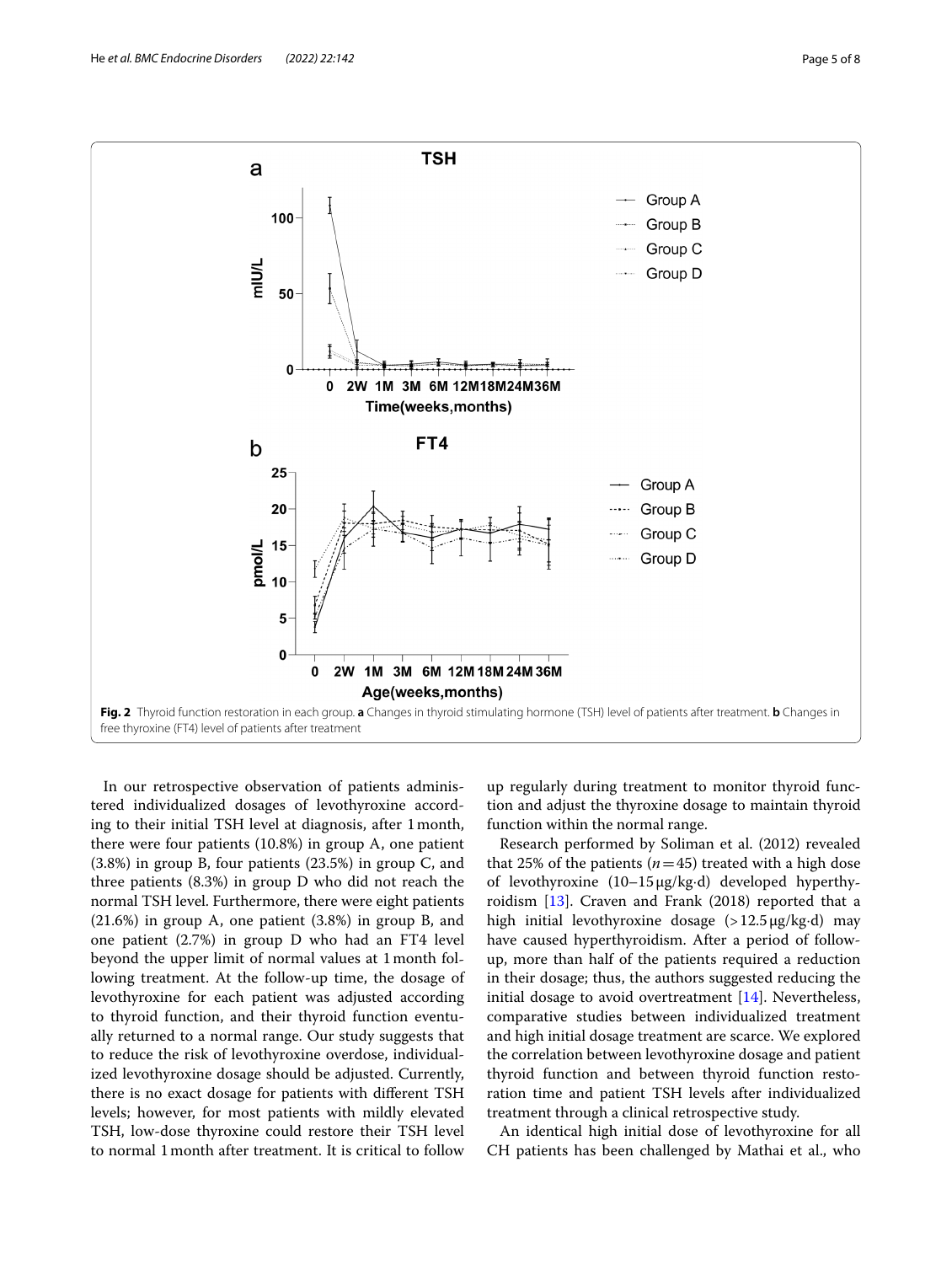|              | <b>Group A</b>   | <b>Group B</b>   | Group C          | Group D          | F       | P           |
|--------------|------------------|------------------|------------------|------------------|---------|-------------|
| 1 year       |                  |                  |                  |                  |         |             |
| Gross motor  | $89.65 + 6$      | $90.5 + 6.85$    | $93.06 + 5.83$   | $91.42 \pm 5.6$  | 1.37    | $0.2552**$  |
| Fine motor   | $91.08 \pm 8.29$ | $93.15 \pm 6.69$ | $96.35 \pm 5.89$ | $94.42 \pm 5.77$ | 2.71    | $0.0485**$  |
| Adaptability | 91(86,97)        | 93(88,98)        | 96(96,96)        | 90(89,97)        | 4.6743  | $0.1973*$   |
| Language     | 88(82,90)        | 86(80,90)        | 95(95,95)        | 90(87,94)        | 14.6561 | $0.0021*$   |
| Sociability  | 90(88,98)        | 95(88,98)        | 98(98,98)        | 92.5(89,98)      | 8.9311  | $0.0302*$   |
| 2 years      |                  |                  |                  |                  |         |             |
| Gross motor  | 94(90,99)        | 96(91,98)        | 92(92,92)        | 96.5(90,101)     | 2.7147  | $0.4377*$   |
| Fine motor   | 94(88,98)        | 93(89,98)        | 92(92,92)        | 97.5(93,98)      | 5.443   | $0.1421*$   |
| Adaptability | 95(89,99)        | 90.5(87,99)      | 93(93,93)        | 99(95,102)       | 7.9004  | $0.0481*$   |
| Language     | 84(79,89)        | 85.5(83,92)      | 96(96,96)        | 93(90,96)        | 24.4284 | $< 0.0001*$ |
| Sociability  | 97.5(89.5101)    | 94(89,99)        | 98(98,98)        | 98.5(92,102)     | 1.196   | $0.7540*$   |
| 3 years      |                  |                  |                  |                  |         |             |
| Gross motor  | 97.5(89.5101)    | 94(89,99)        | 98(98,98)        | 98.5(92,102)     | 10.6981 | $0.0135*$   |
| Fine motor   | $91.42 \pm 8.7$  | $96.5 \pm 4.22$  | $96.86 \pm 5.71$ | $97.76 \pm 5.01$ | 3.8     | $0.0146**$  |
| Adaptability | 90(88,94)        | 97.5(92,99)      | 95.5(95.5,95.5)  | 98(93,100)       | 15.2357 | $0.0016*$   |
| Language     | 90(88,97)        | 93(90,93)        | 95(95,95)        | 93(90,98)        | 2.2074  | $0.5305*$   |
| Sociability  | $93.38 \pm 7.19$ | $97.45 \pm 5.85$ | $95.93 \pm 5.44$ | $95.82 \pm 4.53$ | 1.38    | $0.2576**$  |

<span id="page-5-0"></span>**Table 4** Gesell developmental score at diferent ages for the four patient groups

\*Kruskal-Wallis test

\*\*One-way ANOVA

retrospectively explored the strategy of using a variable initial dosage of levothyroxine. They categorized CH patients by etiology and administered levothyroxine at dosages of 10, 12, and 15μg/kg·d for patients who were diagnosed with thyroid hormone synthesis disorder, ectopic thyroid, and thyroid agenesis, respectively. After treatment, they successfully normalized the serum FT4 of all patients within 14 d. Furthermore, the authors also demonstrated that a lower initial thyroxine dosage  $(9.98 \pm 3.19 \,\mu\text{g/kg} \cdot \text{d})$  could also cause FT4 levels to return to normal within 16 d [[15\]](#page-6-12). Another study performed by Bakker et al. (2002) was carried out in 30 newborns with CH who received levothyroxine dosage ranging from  $4.8-11.1 \mu$ g/kg·d. They found that there was no association between the initial dosage and the time of FT4 normalization, either in the low-dose group  $(6.4 \pm 2.1 \,\mu\text{g})$ kg·d) or the high-dose group  $(11.8 \pm 1.4 \mu g/kg \cdot d)$ ; both groups reached normal FT4 and TSH levels in a similar time-frame  $[16]$ . Tuhan et al. (2016) used three different dosages (6–9.9μg/kg·d, 10–11.9μg/kg·d, and 12–17μg/ kg·d) for CH treatment and showed that there was no difference in TSH levels at 1month after treatment [\[17\]](#page-6-14).

The patients enrolled in our study were diagnosed at around 1month of life; this delay was due to regional factors and cultural disparities. Our hospital's province is a remote and backward area in China, and resources are limited. After the initial screening was positive, many parents were notifed via text message. However, many family members did not pay much attention to this message because of their limited medical knowledge, and their babies were usually asymptomatic. Thus, the parents and patients did not return for follow-up in time. Chinese women have the custom of confnement and are reluctant to go outside, unless necessary, during confnement.

All patients were treated within 2months of birth in the present study. The levothyroxine dosage was adjusted to maintain their thyroid function at each follow-up, which remained within the normal range. There was no diference in physical and neurological development between the treated groups (*p*>0.05); however, we could not determine whether these results were due to the small sample size. Therefore, further prospective, multicenter control studies are required. Although there was a statistical diference in the Gesell Development Scale score between the groups ( $p < 0.05$ ), they were all within the normal range. As reported in the literature, if CH patients are treated within 1month of birth, they can gain a normal IQ; the longer hypothyroidism goes undetected and untreated, the lower the IQ achieved [[6,](#page-6-15) [18](#page-6-16)[–20](#page-7-0)].

In our study, even for patients with signifcantly elevated TSH levels, the initial individualized dosage of levothyroxine received was still lower than recommended; yet, they eventually achieved normal thyroid function with no physical or neurological developmental impairment. In summary, the key factor in the successful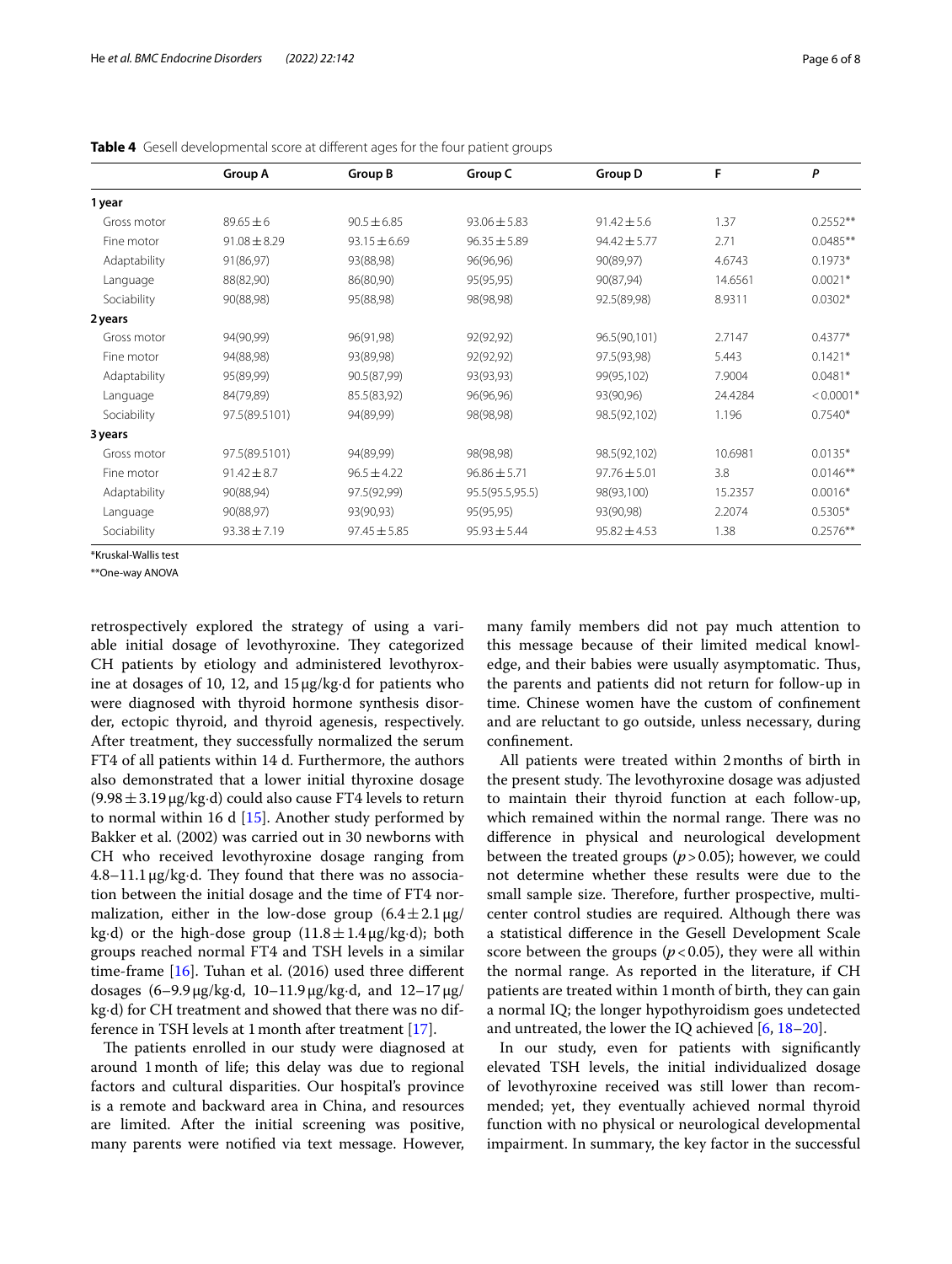treatment of CH is early detection and intervention, rather than a high levothyroxine dosage.

#### **Limitations**

The present study has limitations, including that it was retrospective and the sample size was small, which may lead to unreliable conclusions. Furthermore, we only enrolled term infants, whereas the prevalence of CH is higher in preterm infants than in term neonates. Thus, our study was not universally representative. Given the importance of precise levothyroxine treatment, further prospective studies are required.

#### **Conclusion**

Compared to the recommended dosage, an individualized levothyroxine dosage can provide the same therapeutic efect. And such strategy might reduce the risk of a drug overdose.

#### **Abbreviations**

TSH: Thyroid-stimulating hormone; FT4: Free thyroxine; CH: Congenital hypothyroidism; IQ: Intelligence quotient; T3: Triiodothyronine; T4: Thyroxine.

#### **Acknowledgments**

The data in the present study were gathered by physicians in the Department of Pediatrics of the First People's Hospital of Yunnan Province. We express our heartfelt gratitude to them.

#### **Authors' contributions**

L.L. and S.H. conceived the idea and conceptualized the study. XL.M. collected the data. S.H. and XL.M. analyzed the data. S.H. and JH.Y. drafted the manuscript, then L.L. reviewed the manuscript. All authors read and approved the fnal draft.

#### **Funding**

This study was supported by the Famous doctor" special project of Yunnan ten thousand people plan (MY-2018-016), Yunnan key laboratory of birth defects and genetics diseases, Yunnan provincial clinical medical research center for birth defects and rare diseases, the National Natural Science Foundation of China (grant number 81860281), and Yunnan Health Training Project of High Level Talents (grant number D-2017054).

#### **Availability of data and materials**

The original data sets and materials are not publicly available because of patient privacy protection but are available from the corresponding author upon reasonable request.

#### **Declarations**

#### **Ethics approval and consent to participate**

This study was approved by the research ethics committee of The First People's Hospital of Yunnan Province. (Approval number: 2013LW001). All legal guardians of patients had been informed and signed the informed consent form. We obey the principles of the 2004 Declaration of Helsinki. In other words, all methods adopted in this paper obey these principles.

#### **Consent for publication**

Not applicable.

#### **Competing interests**

The authors declare no confict of interest.

Received: 23 April 2021 Accepted: 26 May 2022 Published online: 28 May 2022

#### **References**

- <span id="page-6-0"></span>van Trotsenburg P, Stoupa A, Leger J, Rohrer T, Peters C, Fugazzola L, et al. Congenital hypothyroidism: a 2020-2021 consensus guidelines update-an ENDO-European reference network initiative endorsed by the European Society for Pediatric Endocrinology and the European Society for Endocrinology. Thyroid. 2021;31(3):387–419.
- <span id="page-6-1"></span>2. Leger J, Olivieri A, Donaldson M, Torresani T, Krude H, van Vliet G, et al. European Society for Paediatric Endocrinology consensus guidelines on screening, diagnosis, and management of congenital hypothyroidism. J Clin Endocrinol Metab. 2014;99(2):363–84.
- <span id="page-6-2"></span>Subspecialty Group of Endocrinologic H, metabolic diseases TSoPCMA, Group for Newborn Screening SoCHCPMA. Consensus statement on the diagnosis and management of congenital hypothyroidism. Zhonghua Er Ke Za Zhi. 2011;49(6):421–4.
- <span id="page-6-3"></span>Naafs JC, Marchal JP, Verkerk PH, Fliers E, van Trotsenburg ASP, Zwaveling-Soonawala N. Health-related quality of life in patients with earlydetected central congenital hypothyroidism. J Clin Endocrinol Metab. 2021;106(10):e4231–41.
- <span id="page-6-4"></span>5. American Academy of P, Rose SR, Section on E, Committee on Genetics ATA, Brown RS, Public Health Committee LWPES, et al. Update of newborn screening and therapy for congenital hypothyroidism. Pediatrics. 2006;117(6):2290–303.
- <span id="page-6-15"></span>6. Bauer AJ, Wassner AJ. Thyroid hormone therapy in congenital hypothyroidism and pediatric hypothyroidism. Endocrine. 2019;66(1):51–62.
- <span id="page-6-5"></span>7. Cherella CE, Wassner AJ. Update on congenital hypothyroidism. Curr Opin Endocrinol Diabetes Obes. 2020;27(1):63–9.
- <span id="page-6-6"></span>8. Garcia Morales L, Rodriguez Arnao MD, Rodriguez Sanchez A, Dulin Iniguez E, Alvarez Gonzalez MA. Sustained attention in school-age children with congenital hypothyroidism: infuence of episodes of overtreatment in the frst three years of life. Neurologia. 2020;35(4):226–32.
- 9. Penfold JL, Simpson DA. Premature craniosynostosis-a complication of thyroid replacement therapy. J Pediatr. 1975;86(3):360–3.
- <span id="page-6-7"></span>10. Ergul AB, Altuner Torun Y, Serbetci MC, Ozcan A, Bas VN. Clinical toxicity of acute overdoses with L-thyroxin in children. Pediatr Emerg Care. 2019;35(11):787–90.
- <span id="page-6-8"></span>11. Rovet JF, Ehrlich RM. Long-term effects of L-thyroxine therapy for congenital hypothyroidism. J Pediatr. 1995;126(3):380–6.
- <span id="page-6-9"></span>12. Kiran Kumar KC, Ghimire N, Limbu T, Khapung R. Levothyroxine overdose in a hypothyroid patient with adjustment disorder: a case report. Ann Med Surg (Lond). 2020;59:234–6.
- <span id="page-6-10"></span>13. Soliman AT, Azzam S, Elawwa A, Saleem W, Sabt A. Linear growth and neurodevelopmental outcome of children with congenital hypothyroidism detected by neonatal screening: a controlled study. Indian J Endocrinol Metab. 2012;16(4):565–8.
- <span id="page-6-11"></span>14. Craven M, Frank GR. Does initial dosing of levothyroxine in infants with congenital hypothyroidism lead to frequent dose adjustments secondary to iatrogenic hyperthyroidism on follow-up? J Pediatr Endocrinol Metab. 2018;31(6):597–600.
- <span id="page-6-12"></span>15. Mathai S, Cutfield WS, Gunn AJ, Webster D, Jefferies C, Robinson E, et al. A novel therapeutic paradigm to treat congenital hypothyroidism. Clin Endocrinol. 2008;69(1):142–7.
- <span id="page-6-13"></span>16. Bakker B, Kempers MJ, De Vijlder JJ, Van Tijn DA, Wiedijk BM, Van Bruggen M, et al. Dynamics of the plasma concentrations of TSH, FT4, and T3 following thyroxine supplementation in congenital hypothyroidism. Clin Endocrinol. 2002;57(4):529–37.
- <span id="page-6-14"></span>17. Tuhan H, Abaci A, Cicek G, Anik A, Catli G, Demir K, et al. Levothyroxine replacement in primary congenital hypothyroidism: the higher the initial dose, the higher the rate of overtreatment. J Pediatr Endocrinol Metab. 2016;29(2):133–8.
- <span id="page-6-16"></span>18. Cassio A, Corbetta C, Antonozzi I, Calaciura F, Caruso U, Cesaretti G, et al. The Italian screening program for primary congenital hypothyroidism: actions to improve screening, diagnosis, follow-up, and surveillance. J Endocrinol Investig. 2013;36(3):195–203.
- 19. Adachi M, Asakura Y, Tachibana K. Final height and pubertal growth in Japanese patients with congenital hypothyroidism detected by neonatal screening. Acta Paediatr. 2003;92(6):698–703.